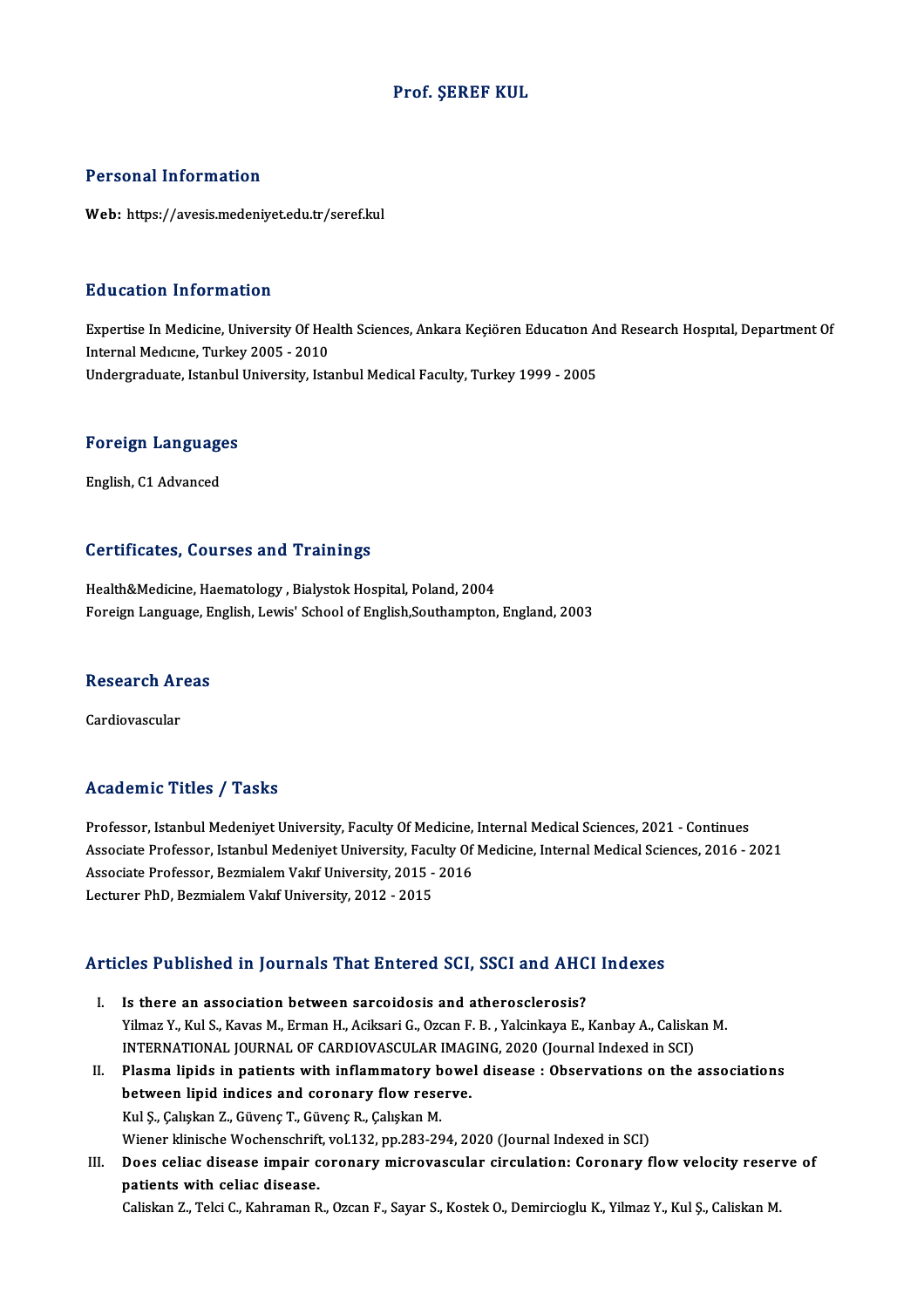Echocardiography (Mount Kisco, N.Y.), vol.37, pp.34-40, 2020 (Journal Indexed in SCI Expanded)<br>Relationship between malnutrition and concuery microwascular dysfunction in patient

IV. Relationship between malnutrition and coronary microvascular dysfunction in patients with nonischemic dilated cardiomyopathy. Echocardiography (Mount Kisco, N.Y.), vol<br>Relationship between malnutrition an<br>nonischemic dilated cardiomyopathy.<br>Wel S. CürenC.T. CaliSkap M KulŞ.,GÜvenÇT.,ÇaliŞkanM.

Turkish journal of medical sciences, vol.50, pp.1894-1902, 2020 (Journal Indexed in SCI)

- V. SerumAsymmetric Dimethylarginine Levels in Patients with Vasovagal Syncope. Turkish journal of medical sciences, vol.50, pp.1894-1902, 2020 (Journal Indexed in SCI)<br>Serum Asymmetric Dimethylarginine Levels in Patients with Vasovagal Syncope.<br>Atıcı A., Aciksari G., Baycan Ö. F. , Barman H., Sonsöz Serum Asymmetric Dimethylarginine Levels in Patients with Vasovaga<br>Atıcı A., Aciksari G., Baycan Ö. F. , Barman H., Sonsöz M., Sahin M., Asoglu R., Den<br>Medicina (Kaunas, Lithuania), vol.55, 2019 (Journal Indexed in SCI Exp Medicina (Kaunas, Lithuania), vol.55, 2019 (Journal Indexed in SCI Expanded)<br>VI. Endocan Levels and Endothelial Dysfunction in Patients With Sarcoidosis.
- Medicina (Kaunas, Lithuania), vol.55, 2019 (Journal Indexed in SCI Expanded)<br><mark>Endocan Levels and Endothelial Dysfunction in Patients With Sarcoidosis.</mark><br>Acıksarı G., Kavas M., Atıcı A., Kul Ş., Erman H., Yılmaz Y., Demırcıo Endocan Levels and Endothelial Dysfunction in Patients With Sangle (Acksarı G., Kavas M., Atıcı A., Kul Ş., Erman H., Yılmaz Y., Demircioglu K., Y., Angiology, vol.69, pp.878-883, 2018 (Journal Indexed in SCI Expanded)<br>Car Acıksarı G., Kavas M., Atıcı A., Kul Ş., Erman H., Yılmaz Y.,<br>Angiology, vol.69, pp.878-883, 2018 (Journal Indexed in<br>VII. Coronary flow reserve is reduced in sarcoidosis.<br>Vul S. Kuthy C.A., Cuyong T. S., Kayas M. Demingie
- Angiology, vol.69, pp.878-883, 2018 (Journal Indexed in SCI Expanded)<br>VII. Coronary flow reserve is reduced in sarcoidosis.<br>Kul Ş., Kutlu G. A. , Guvenc T. S. , Kavas M., Demircioglu K., Yilmaz Y., Yakar H. I. , Kanbay Atherosclerosis, vol.264, pp.115-121, 2017 (Journal Indexed in SCI Expanded) Kul Ş., Kutlu G. A., Guvenc T. S., Kavas M., Demircioglu K., Yilmaz Y., Yakar H. I., Kanbay A., Boga S., Caliskar<br>Atherosclerosis, vol.264, pp.115-121, 2017 (Journal Indexed in SCI Expanded)<br>VIII. Imparied retrobulbar bloo
- Atherosclerosis, vol.264, pp.115-121, 2017 (Journal Indexed in SCI Expanded)<br>Imparied retrobulbar blood flow and increased carotid IMT in patients with Crohn's disea<br>Caliskan Z., Keles N., Kahraman R., Ozdil K., Karagoz V. Imparied retrobulbar blood flow and increased carotid IMT in patients with Crohn's disease.<br>Caliskan Z., Keles N., Kahraman R., Ozdil K., Karagoz V., Aksu F., Aciksari G., Yilmaz Y., Kul Ş., Caliskan M.<br>The international j Caliskan Z.,<br>The interna<br>Expanded)<br>Picht vont The international journal of cardiovascular imaging, vol.32, no.11, pp.1617-1623, 2016 (Journal Indexed in SCI<br>Expanded)<br>IX. Right ventricular geometry and mechanics in patients with obstructive sleep apnea living at high<br>
- Expanded<br>Right ve<br>altitude<br>Guvers T Right ventricular geometry and mechanics in patients with obstructive<br>altitude<br>Guvenc T. S. , Huseyinoglu N., Ozben S., Kul Ş., Cetin R., Ozen K., Dogan C., Balci B.<br>SLEER AND PREATHING vol 20, no 1, nn 5, 12, 2016 (Journa

altitude<br>Guvenc T. S. , Huseyinoglu N., Ozben S., Kul Ş., Cetin R., Ozen K., Dogan C., Balci B.<br>SLEEP AND BREATHING, vol.20, no.1, pp.5-13, 2016 (Journal Indexed in SCI) Guvenc T. S., Huseyinoglu N., Ozben S., Kul Ş., Cetin R., Ozen K., D.<br>SLEEP AND BREATHING, vol.20, no.1, pp.5-13, 2016 (Journal Ind<br>X. Circadian blood pressure pattern in sarcoidosis patients<br>Kul S. Uvarel H. Guvenc T. S.,

SLEEP AND BREATHING, vol.20, no.1, pp.5-13, 2016 (Journal Indexed in SCI)<br>Circadian blood pressure pattern in sarcoidosis patients<br>Kul Ş., Uyarel H., Guvenc T. S. , Ozcelik H. K. , Yalcinsoy M., Asoglu E., Bulut I., Erdoga Circa<br>Kul Ş<br>et al.<br>PLOC Kul Ș., Uyarel H., Guvenc T. S. , Ozcelik H. K. , Yalcinsoy M., Asoglu E., Bulut<br>et al.<br>BLOOD PRESSURE, vol.24, no.1, pp.23-29, 2015 (Journal Indexed in SCI)<br>Atrial conduction abnormalities in patients with peoriesis wulse

et al.<br>BLOOD PRESSURE, vol.24, no.1, pp.23-29, 2015 (Journal Indexed in SCI)<br>XI. Atrial conduction abnormalities in patients with psoriasis vulgaris

TasalA.,GuvencT.S. ,KulŞ.,BACAKSIZA.,ErdoganE.,SonmezO.,SevgiliE.,DİZMAND.,ONSUNN.,AyN.K. Atrial conduction abnormalities in patients with psoriasis vulgaris<br>Tasal A., Guvenc T. S. , Kul Ş., BACAKSIZ A., Erdogan E., Sonmez O., Sevgili E., DİZN<br>KARDIOLOGIA POLSKA, vol.73, no.8, pp.637-643, 2015 (Journal Indexed

#### XII. Endovascular therapy of acute ischaemic stroke by interventional cardiologists: single-centre<br>experience from Turkey KARDIOLOGIA POLSKA, vol.<br>Endovascular therapy of<br>experience from Turkey Endovascular therapy of acute ischaemic stroke by interventional cardiologists: single-centre<br>experience from Turkey<br>Goktekin O., Tasal A., Uyarel H., Vatankulu M. A. , Sonmez O., Kul Ş., Ay N., Yamac H., Altintas O., Kara

experience from Turkey<br>Goktekin O., Tasal A., Uyarel H., Vatankulu M. A. , Sonmez O., Kul Ş., Ay N., Yama<br>EUROINTERVENTION, vol.10, no.7, pp.876-883, 2014 (Journal Indexed in SCI)<br>Speekle tracking eshesendiesraphy in sandi EUROINTERVENTION, vol.10, no.7, pp.876-883, 2014 (Journal Indexed in SCI)<br>XIII. Speckle tracking echocardiography in cardiac sarcoidosis

## KulŞ.,GuvencT.S. ,UyarelH.

INTERNATIONAL JOURNAL OF CARDIOLOGY, vol.176, no.3, pp.1329-1330, 2014 (Journal Indexed in SCI)

## Kul Ş., Guvenc T. S. , Uyarel H.<br>INTERNATIONAL JOURNAL OF CARDIOLOGY, vol.176, no.3, pp.1329-1330, 2014 (Journal Indexed in SCI)<br>XIV. Assessment of right ventricular geometry and mechanics in chronic obstructive pulmon INTERNATIONAL JOURNAL OF CAI<br>Assessment of right ventricula<br>patients living at high altitude<br>Cuvens T.S., Kul S. Desan C. Vildi Assessment of right ventricular geometry and mechanics in chronic obstructive pulmonary diseas<br>patients living at high altitude<br>Guvenc T. S. , Kul Ş., Dogan C., Yildirim B. Z. , Karabag Y., Cetin R., Kaya Y., Karadag P., D

patients living at high altitude<br>Guvenc T. S., Kul Ș., Dogan C., Yildirim B. Z., Karabag Y., Cetin R., Kaya Y., Karadag P., Degirmencioglu A., Balci B.<br>INTERNATIONAL JOURNAL OF CARDIOVASCULAR IMAGING, vol.30, no.7, pp.1305 Guvenc T. S., Kul S., Dogan C., Yildirim B. Z., Karabag Y., Cetin R., Kaya Y., Karadag P., Degirmencioglu A., Balci B.

#### XV. Association Between Serum Cystatin C Levels and Coronary Slow Flow SCI)<br>Association Between Serum Cystatin C Levels and Coronary Slow Flow<br>Tasal A., BACAKSIZ A., Ertas G., Vatankulu M. A. , Kul Ş., Sari S., DAoez M. E. , Erdogan E., Sonmez O., Goktekin O.<br>ANGIQLOCY XRLÉE RO.9, PR.931, 927 Association Between Serum Cystatin C Levels and Coronary !<br>Tasal A., BACAKSIZ A., Ertas G., Vatankulu M. A. , Kul Ș., Sari S., DAoez<br>ANGIOLOGY, vol.65, no.9, pp.831-837, 2014 (Journal Indexed in SCI)<br>Diagnostia Valve of St Tasal A., BACAKSIZ A., Ertas G., Vatankulu M. A. , Kul Ş., Sari S., DAoez M. E. , Erdogan E., Sonmez O., Goktekin O.<br>ANGIOLOGY, vol.65, no.9, pp.831-837, 2014 (Journal Indexed in SCI)<br>XVI. Diagnostic Value of Strain Echoca

#### ANGIOLOGY, vol.65, no.9, pp.831-837, 2014 (Journal Indexed in SCI)<br>XVI. Diagnostic Value of Strain Echocardiography, Galectin-3, and Tenascin-C Levels for the Identification<br>of Patients with Pulmonary and Cardiac Sarcoidos Diagnostic Value of Strain Echocardiography, Galectin-3, and Tenascin-C Levels for the Identification<br>of Patients with Pulmonary and Cardiac Sarcoidosis<br>Kul Ş., Ozcelik H. K. , Uyarel H., KARAKUS G., Guvenc T. S. , Yalcins of<br>Ku<br>al Kul Ș., Ozcelik H. K. , Uyarel H., KARAKUS G., Guvenc T. S. , Yalcins<br>al.<br>LUNG, vol.192, no.4, pp.533-542, 2014 (Journal Indexed in SCI)<br>Predistive Value ef Elevated Neutrephil to Jumphesute J

al.<br>LUNG, vol.192, no.4, pp.533-542, 2014 (Journal Indexed in SCI)<br>XVII. Predictive Value of Elevated Neutrophil to Lymphocyte Ratio in Patients Undergoing Primary<br>Angionlesty for ST Segment Elevation Myogondial Inforation LUNG, vol.192, no.4, pp.533-542, 2014 (Journal Indexed in SCI)<br>Predictive Value of Elevated Neutrophil to Lymphocyte Rati<br>Angioplasty for ST-Segment Elevation Myocardial Infarction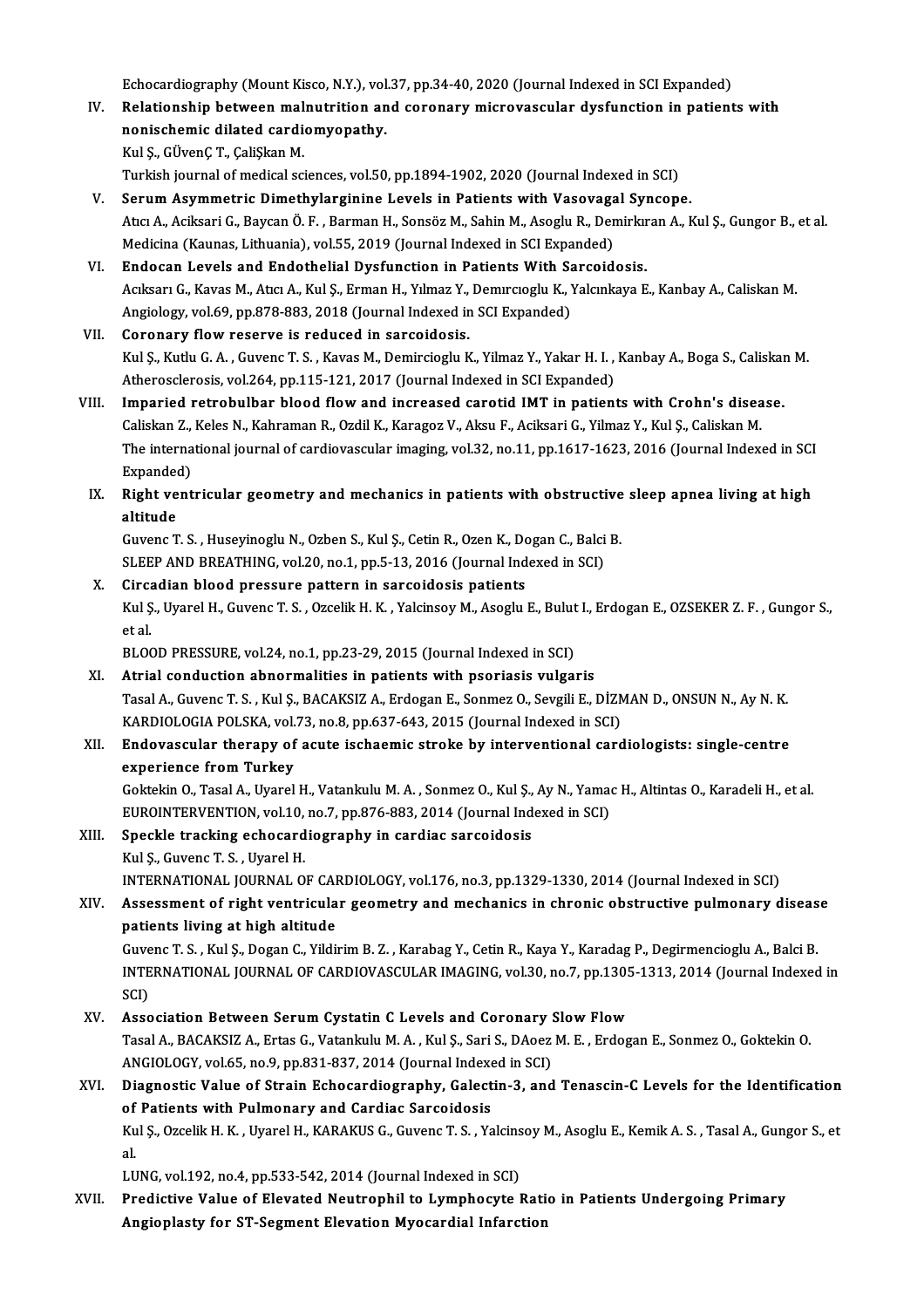Ergelen M., Uyarel H., Altay S., Kul Ş., Ayhan E., Isik T., Kemaloglu T., Gul M., Sonmez O., Erdogan E., et al. Ergelen M., Uyarel H., Altay S., Kul Ş., Ayhan E., Isik T., Kemaloglu T., Gul M., Sonmez O., Erdogan E., et al<br>CLINICAL AND APPLIED THROMBOSIS-HEMOSTASIS, vol.20, no.4, pp.427-432, 2014 (Journal Indexed in SCI)<br>Assessment Ergelen M., Uyarel H., Altay S., Kul Ş., Ayhan E., Isik T., Kemaloglu T., Gul M., Sonmez O., Erdogan E., et al.<br>CLINICAL AND APPLIED THROMBOSIS-HEMOSTASIS, vol.20, no.4, pp.427-432, 2014 (Journal Indexed in SCI)<br>XVIII. Ass

## CLINICAL AND APPLIED<br>Assessment of Tenasci<br>Cross-Sectional Study<br>Fror H. B. Guyona T. S. J Assessment of Tenascin-C Levels in Ventricular Noncompaction/Hypertrabeculation Patients: A<br>Cross-Sectional Study<br>Erer H. B., Guvenc T. S., Kemik A. S., Yilmaz H., Kul Ş., Altay S., Oz D., Zeren G., Ekmekci A., Zencirci A.

Cross-Sectional Study<br>Erer H. B. , Guvenc T. S. , Kemik A. S. , Yilmaz H., Kul Ş., Altay S., Oz D., Zeren G., Ekmekci A., Zencirci A. E. , et al.<br>ECHOCARDIOGRAPHY-A JOURNAL OF CARDIOVASCULAR ULTRASOUND AND ALLIED TECHNIQUE Erer H. B., Guvenc T. S., Kemik A. S., Yilmaz<br>ECHOCARDIOGRAPHY-A JOURNAL OF CARI<br>pp.203-208, 2014 (Journal Indexed in SCI)<br>A Now Barameter Predicting Chronic T pp.203-208, 2014 (Journal Indexed in SCI)

### XIX. A NewParameter Predicting Chronic Total Occlusion of Coronary Arteries: Platelet Distribution A New Parameter Predicting Chronic Total Occlusion of Coronary Arteries: Platelet Distribution<br>Width<br>Vatankulu M. A. , Sonmez O., Ertas G., BACAKSIZ A., Turfan M., Erdogan E., Tasal A., Kul Ş., Uyarel H., Goktekin O.<br>ANCIO

Width<br>Vatankulu M. A. , Sonmez O., Ertas G., BACAKSIZ A., Turfan M., Erdo<br>ANGIOLOGY, vol.65, no.1, pp.60-64, 2014 (Journal Indexed in SCI)<br>The effect of nosuwestatin and atervestatin on exectile dus. Vatankulu M. A., Sonmez O., Ertas G., BACAKSIZ A., Turfan M., Erdogan E., Tasal A., Kul Ș., Uyarel H., Goktekin O.<br>ANGIOLOGY, vol.65, no.1, pp.60-64, 2014 (Journal Indexed in SCI)<br>XX. The effect of rosuvastatin and atorvas

ANGIOLOGY, vol.65, no.1, pp.60-64, 2014 (Journal Indexed in SCI)<br>The effect of rosuvastatin and atorvastatin on erectile dysfunction in hypercholesterolaemic patients<br>Nurkalem Z., Yildirimturk O., Ozcan K. S. , Kul Ş., Can The effect of rosuvastatin and atorvastatin on erectile dysfunction in h<br>Nurkalem Z., Yildirimturk O., Ozcan K. S. , Kul Ş., Canga Y., Satilmis S., Bozbeyoglu<br>KARDIOLOGIA POLSKA, vol.72, no.3, pp.275-279, 2014 (Journal Ind

#### XXI. A new prognostic evaluation of patients with acute ST-elevation myocardial infarction undergoing<br>primary angioplasty: combined Zwolle and Syntax score KARDIOLOGIA POLSKA, vol.72, no.3, pp.275-279, 2014 (Journal<br>A new prognostic evaluation of patients with acute ST-el<br>primary angioplasty: combined Zwolle and Syntax score<br>Kul S. Uranal H. Turfon M. Extas G. Vataplash M. A. A new prognostic evaluation of patients with acute ST-elevation myocardial infarction underg<br>primary angioplasty: combined Zwolle and Syntax score<br>Kul Ş., Uyarel H., Turfan M., Ertas G., Vatankulu M. A. , Kucukdagli O. T.

pr<mark>imary al</mark><br>Kul Ş., Uyar<br>Goktekin O.<br>KARDIOLOG Kul Ș., Uyarel H., Turfan M., Ertas G., Vatankulu M. A. , Kucukdagli O. T. , Ergelen M<br>Goktekin O.<br>KARDIOLOGIA POLSKA, vol.72, no.2, pp.146-154, 2014 (Journal Indexed in SCI)<br>Subelinisel left vontrisular dusfunction in vro

Goktekin 0.<br>KARDIOLOGIA POLSKA, vol.72, no.2, pp.146-154, 2014 (Journal Indexed in SCI)<br>XXII. Subclinical left ventricular dysfunction in women with polycystic ovary syndrome: an observational<br> KARDI<br>Subcli<br>study<br><sup>Erdogs</sup> Subclinical left ventricular dysfunction in women with polycystic ovary syndrome: an observational<br>study<br>Erdogan E., Akkaya M., BACAKSIZ A., Tasal A., Turfan M., Kul Ş., Sonmez O., Vatankulu M. A. , Ertas G., Batmaz G., et

sti<br>Er<br>al. Erdogan E., Akkaya M., BACAKSIZ A., Tasal A., Turfan M., Kul Ş., Sonmez O., Vatankulu M. A. , Ertas G., Batmaz G., et<br>al.

ANATOLIAN JOURNAL OF CARDIOLOGY, vol.13, no.8, pp.784-790, 2013 (Journal Indexed in SCI)

### XXIII. Electrocardiographic and echocardiographic evidence of myocardial impairment in patients with<br>overt hypothyroidism Electrocardiographic and echocardiographic evidence of myocardial impairment in patient<br>overt hypothyroidism<br>Erdogan E., Akkaya M., BACAKSIZ A., Tasal A., Ilhan M., Kul Ş., Asoglu E., Turfan M., Sonmez O., TAŞAN E.<br>ANNALES

overt hypothyroidism<br>Erdogan E., Akkaya M., BACAKSIZ A., Tasal A., Ilhan M., Kul Ş., Asoglu E., Turfan M., S<br>ANNALES D ENDOCRINOLOGIE, vol.74, pp.477-482, 2013 (Journal Indexed in SCI)<br>Polygystia overw syndromo is assosiat Erdogan E., Akkaya M., BACAKSIZ A., Tasal A., Ilhan M., Kul Ş., Asoglu E., Turfan M., Sonmez O., TAŞAN E.<br>ANNALES D ENDOCRINOLOGIE, vol.74, pp.477-482, 2013 (Journal Indexed in SCI)<br>XXIV. Polycystic ovary syndrome is assoc

ANNALES D ENDOCRINOLOGIE, vol.74, pp.477-482, 2013 (Journal Indexed in SCI)<br>Polycystic ovary syndrome is associated with P-wave prolongation and increased P-wave dispersion<br>Erdogan E., Akkaya M., Turfan M., Batmaz G., BACA Po<br>Er<br>al. Erdogan E., Akkaya M., Turfan M., Batmaz G., BACAKSIZ A., Tasal A., Ilhan M., Kul Ş., Sonmez O.<br>al.<br>GYNECOLOGICAL ENDOCRINOLOGY, vol.29, no.9, pp.830-833, 2013 (Journal Indexed in SCI)<br>Short term offect of nongutaneous rec

### XXV. Short-term effect of percutaneous recanalization of chronic total occlusions on QT dispersion and heart rate variability parameters GYNECOLOGICAL ENDOCRINOLOGY, v<br>Short-term effect of percutaneou:<br>heart rate variability parameters

Erdogan E., Akkaya M., BACAKSIZ A., Tasal A., Sonmez O., Asoglu E., Kul Ş., Sahin M., Turfan M., Vatankulu M. A. , et<br>al. he<br>Er<br>al. Erdogan E., Akkaya M., BACAKSIZ A., Tasal A., Sonmez O., Asoglu E., Kul Ș., Sahin M<br>al.<br>MEDICAL SCIENCE MONITOR, vol.19, pp.696-702, 2013 (Journal Indexed in SCI)<br>Is Bostdilatation with a Nonsompliant Balloon Nossesary aft

## al.<br>MEDICAL SCIENCE MONITOR, vol.19, pp.696-702, 2013 (Journal Indexed in SCI)<br>XXVI. Is Postdilatation with a Noncompliant Balloon Necessary after Coronary Stent Deployment during<br>Primary Angionlasty? MEDICAL SCIENCE MON<br>Is Postdilatation with<br>Primary Angioplasty?<br>Tasal A. PACAKSIZ A. Va Is Postdilatation with a Noncompliant Balloon Necessary after Coronary Stent Deployment durin<br>Primary Angioplasty?<br>Tasal A., BACAKSIZ A., Vatankulu M. A. , Turfan M., Erdogan E., Sonmez O., Kul Ș., Ertas G., Sevgili E., Go

Pri<mark>mary Angioplasty?</mark><br>Tasal A., BACAKSIZ A., Vatankulu M. A. , Turfan M., Erdogan E., Sonmez O., Kul Ş., Ertas G., Sevgili E., Gokt<br>JOURNAL OF INTERVENTIONAL CARDIOLOGY, vol.26, no.4, pp.325-331, 2013 (Journal Indexed in Tasal A., BACAKSIZ A., Vatankulu M. A. , Turfan M., Erdogan E., Sonmez O., Kul Ș., Ertas G., Sevgili E., Goktekin O.<br>JOURNAL OF INTERVENTIONAL CARDIOLOGY, vol.26, no.4, pp.325-331, 2013 (Journal Indexed in SCI)<br>XXVII. The

JOURNAL OF INTERVENTIONAL CARDIOLOGY, vol.26, no.4, pp.325-331, 2013 (Journal Indexed in SCI)<br>The relationship between gamma-glutamyl transferase levels and the clinical outcomes in pati<br>with ST-segment elevation myocardia The relations<br>with ST-segm<br>intervention<br>Cul M. Urazel with ST-segment elevation myocardial infarction undergoing primary percutaneous co<br>intervention<br>Gul M., Uyarel H., Ergelen M., Ekmekci A., Ozal E., Murat A., Kul Ş., Celik O., Karaca G., Akturk F., et al.<br>CORONARY ARTERY D

intervention<br>Gul M., Uyarel H., Ergelen M., Ekmekci A., Ozal E., Murat A., Kul Ş., Celik O., Karaca G., Akturk F., et al.<br>CORONARY ARTERY DISEASE, vol.24, no.4, pp.272-278, 2013 (Journal Indexed in SCI)

- XXVIII. Electrocardiographic P-wave characteristics in patients with psoriasis vulgaris CORONARY ARTERY DISEASE, vol.24, no.4, pp.272-278, 2013 (Journal Indexed in SCI)<br>Electrocardiographic P-wave characteristics in patients with psoriasis vulgaris<br>BACAKSIZ A., Erdogan E., Tasal A., Vatankulu M. A. , Kul Ș., Electrocardiographic P-wave characteristics in patients with psoriasis vulgaris<br>BACAKSIZ A., Erdogan E., Tasal A., Vatankulu M. A. , Kul Ș., Sevgili E., Ertas G., DİZMAN D., ONSUN N<br>UPSALA JOURNAL OF MEDICAL SCIENCES, vol. UPSALA JOURNAL OF MEDICAL SCIENCES, vol.118, no.1, pp.35-41, 2013 (Journal Indexed in SCI)<br>XXIX. Troponin and Anti-Troponin Autoantibody Levels in Patients with Ventricular Noncompaction
	- Erer H. B., Guvenc T. S., Kemik A. S., Yilmaz H. Y., Kul Ş., Altay S., Sayar N., Kaya Y., Eren M.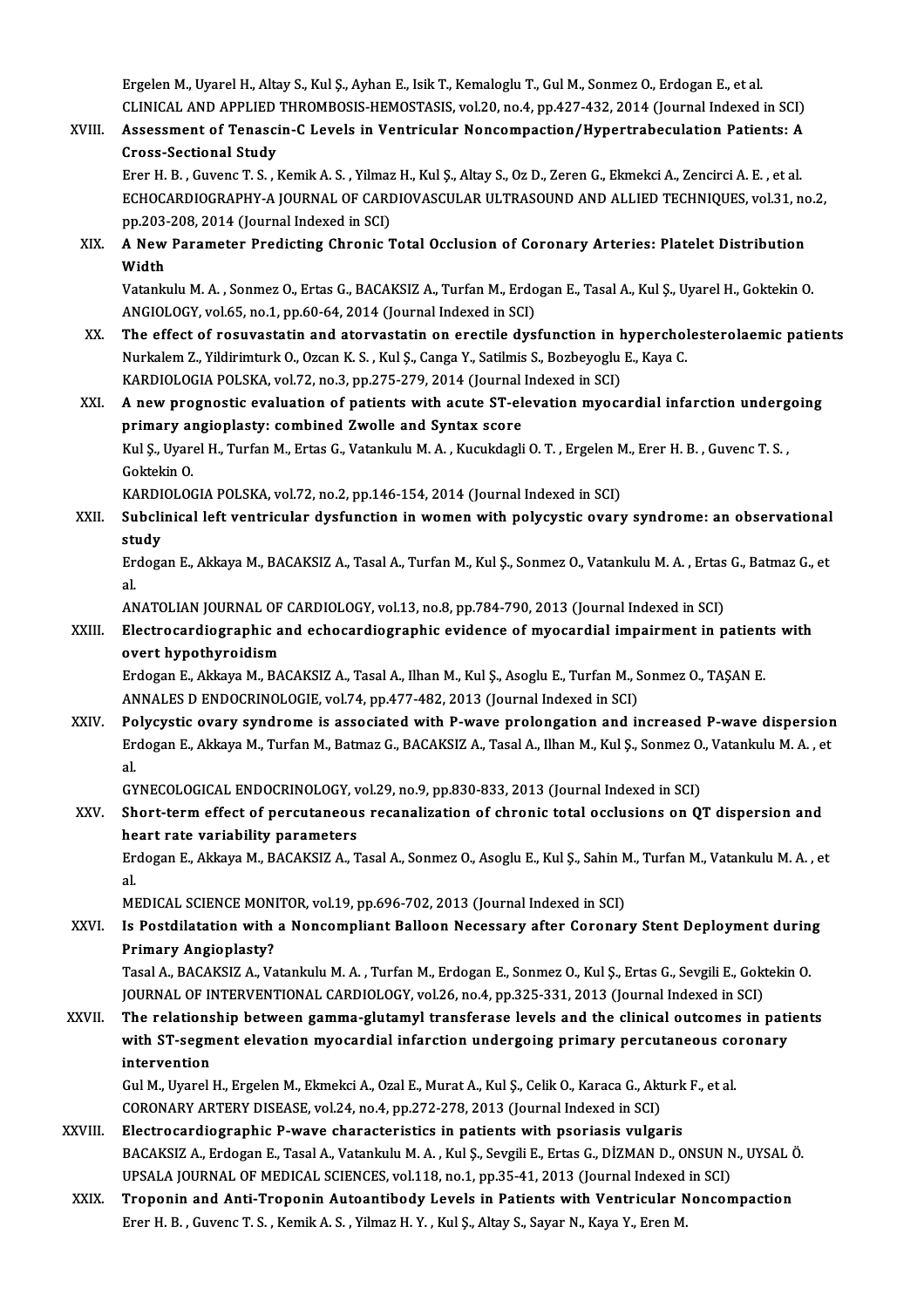PLOS ONE, vol.8, no.2, 2013 (Journal Indexed in SCI)<br>Picht Vontrieular Marnhology and Eunstian in

|              | PLOS ONE, vol.8, no.2, 2013 (Journal Indexed in SCI)                                                                                                                                                |
|--------------|-----------------------------------------------------------------------------------------------------------------------------------------------------------------------------------------------------|
| XXX.         | Right Ventricular Morphology and Function in Chronic Obstructive Pulmonary Disease Patients                                                                                                         |
|              | Living at High Altitude                                                                                                                                                                             |
|              | Guvenc T. S., Erer H. B., Kul Ş., Perincek G., Ilhan S., Sayar N., Yildirim B. Z., Dogan C., Karabag Y., Balci B., et al.                                                                           |
|              | HEART LUNG AND CIRCULATION, vol.22, no.1, pp.31-37, 2013 (Journal Indexed in SCI)                                                                                                                   |
| XXXI.        | Neutrophil/lymphocyte ratio is associated with thromboembolic stroke in patients with non-valvular                                                                                                  |
|              | atrial fibrillation                                                                                                                                                                                 |
|              | Ertas G., Sonmez O., Turfan M., Kul Ş., Erdogan E., Tasal A., BACAKSIZ A., Vatankulu M. A., Altintas O., Uyarel H., et al.                                                                          |
|              | JOURNAL OF THE NEUROLOGICAL SCIENCES, vol.324, pp.49-52, 2013 (Journal Indexed in SCI)                                                                                                              |
| XXXII.       | Usefulness of mean platelet volume for predicting stroke risk in atrial fibrillation patients                                                                                                       |
|              | Turfan M., Erdogan E., Ertas G., Duran M., Murat S. N., Celik E., Baydar C., Tasal A., Vatankulu M. A., Sevgili E., et al.                                                                          |
|              | BLOOD COAGULATION & FIBRINOLYSIS, vol.24, no.1, pp.55-58, 2013 (Journal Indexed in SCI)                                                                                                             |
| XXXIII.      | Early assessment of percutaneous coronary interventions for chronic total occlusions analyzed by                                                                                                    |
|              | novel echocardiographic techniques                                                                                                                                                                  |
|              | Erdogan E., Akkaya M., BACAKSIZ A., Tasal A., Sonmez O., Elbey M. A., Kul S., Vatankulu M. A., Turfan M., Goktekin O.                                                                               |
|              | CLINICS, vol.68, no.10, pp.1333-1337, 2013 (Journal Indexed in SCI)                                                                                                                                 |
| <b>XXXIV</b> | Impact of admission blood glucose levels on prognosis of elderly patients with ST elevation                                                                                                         |
|              | myocardial infarction treated by primary percutaneous coronary intervention                                                                                                                         |
|              | Ekmekci A., Uluganyan M., Tufan F., Uyarel H., Karaca G., Kul Ş., Gungor B., Ertas G., Erer B., Sayar N., et al.                                                                                    |
|              | JOURNAL OF GERIATRIC CARDIOLOGY, vol.10, no.4, pp.310-316, 2013 (Journal Indexed in SCI)                                                                                                            |
| XXXV.        | Prognostic Value of Total Bilirubin in Patients With ST-Segment Elevation Acute Myocardial                                                                                                          |
|              | <b>Infarction Undergoing Primary Coronary Intervention</b>                                                                                                                                          |
|              | Gul M., Uyarel H., Ergelen M., Akgul O., Karaca G., Turen S., Ugur M., Erturk M., Kul Ş., Surgit O., et al.                                                                                         |
|              | AMERICAN JOURNAL OF CARDIOLOGY, vol.111, no.2, pp.166-171, 2013 (Journal Indexed in SCI)                                                                                                            |
| <b>XXXVI</b> | High SYNTAX score predicts worse in-hospital clinical outcomes in patients undergoing primary                                                                                                       |
|              | angioplasty for acute myocardial infarction                                                                                                                                                         |
|              | Kul Ş., Akgul O., Uyarel H., Ergelen M., Kucukdagli O. T., Tasal A., Erdogan E., BACAKSIZ A., Sonmez O., Gul M., et al.                                                                             |
|              | CORONARY ARTERY DISEASE, vol.23, no.8, pp.542-548, 2012 (Journal Indexed in SCI)                                                                                                                    |
| XXXVII.      | Prognostic impact of red blood cell transfusion in patients undergoing primary angioplasty for ST                                                                                                   |
|              | elevation mvocardial infarction                                                                                                                                                                     |
|              | Ergelen M., Uyarel H., Altay S., Ayhan E., Isik T., BACAKSIZ A., Kemaloglu T., Gul M., Cicek G., Kul Ș., et al.<br>CORONARY ARTERY DISEASE, vol.23, no.8, pp.517-522, 2012 (Journal Indexed in SCI) |
| XXXVIII.     | Coronary artery fistula: Review of 54 cases from single center experience                                                                                                                           |
|              | Canga Y., Ozcan K. S., Emre A., Kul Ş., Guvenc T. S., Durmus G., Kirbas V., Ilhan E., Karatas M. B., Oz D., et al.                                                                                  |
|              | CARDIOLOGY JOURNAL, vol.19, no.3, pp.278-286, 2012 (Journal Indexed in SCI)                                                                                                                         |
| XXXIX.       | Severe right heart failure and pulmonary hypertension because of cor triatriatum sinister in a 54                                                                                                   |
|              | year-old patient                                                                                                                                                                                    |
|              | Ilhan E., Ergelen M., Soylu O., Tosu R., Guevenc T. S., Kul Ş., Tezel T.                                                                                                                            |
|              | INTERNATIONAL JOURNAL OF CARDIOLOGY, vol.151, no.1, 2011 (Journal Indexed in SCI)                                                                                                                   |
| XL.          | Incidentally Diagnosed Unusual Ascending Aorta Mass                                                                                                                                                 |
|              | Ilhan E., Kul Ş., Guvenc T. S., Canga Y., Soylu O.                                                                                                                                                  |
|              | ECHOCARDIOGRAPHY-A JOURNAL OF CARDIOVASCULAR ULTRASOUND AND ALLIED TECHNIQUES, vol.28, no.2,                                                                                                        |
|              | 2011 (Journal Indexed in SCI)                                                                                                                                                                       |

#### Articles Published in Other Journals

rticles Published in Other Journals<br>I. Current clinician perspective on non-vitamin K antagonist oral anticoagulant use in challenging<br>clinical cases cles a distinct<br>Current clinic<br>Clinical cases

clinical cases<br>Turk U. O. , Acar R. D. , Akgun T., Emren V., Kanat S., KARAÇAĞLAR E., KEPEZ A., KUL Ş., Ozel E., ŞİMŞEK E., et al. TURK KARDIYOLOJI DERNEGI ARSIVI-ARCHIVES OF THE TURKISH SOCIETY OF CARDIOLOGY, vol.48, no.3, pp.289